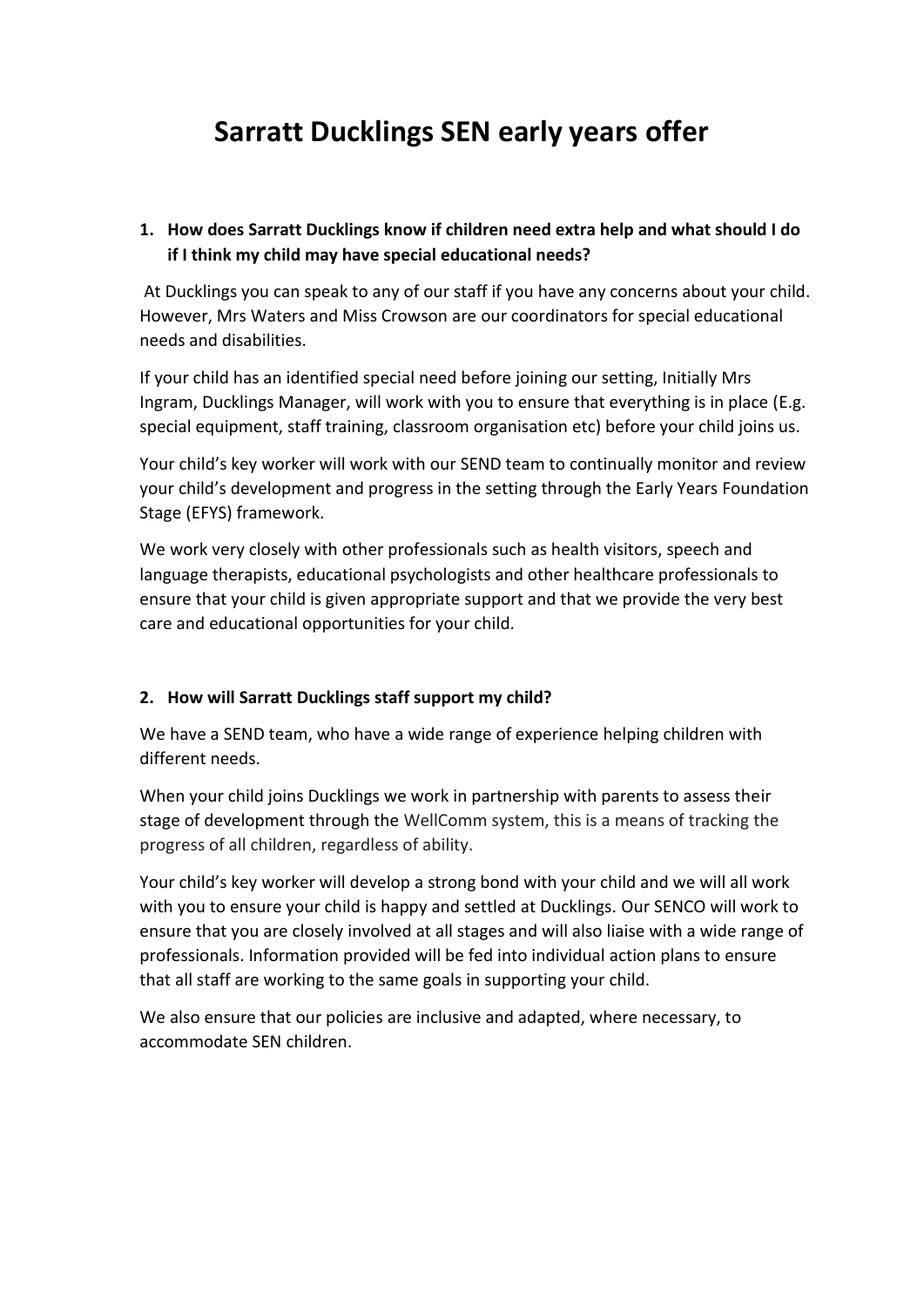#### **3. How will I know how my child is doing?**

You will be given feedback on your child's progress. You are always welcome to discuss your child's progress informally at the setting or by telephone or email. We will also review progress at parents evening and termly summaries of your child's development. The regularity of formal meetings between staff and parents will depend on your child's level of need. If your family has been registered with early support then team around the family meetings will take place once a term and, if necessary, more often. There are many formal ways of communicating about your child's progress but nothing is better than an informal chat at the end of a session, so please always speak to us when you need to.

#### 4. **How will the learning and development provision be matched to my child's needs?**

Once an initial assessment has been carried out, your child will have an individual education plan made for them by our SENCO and their key worker, based on the child's needs and other professional advice. All staff will be aware of the targets on your child's IEP and will ensure that they adhere to them during the sessions. Through the EYFS we will observe and assess your child and then plan their learning and development provision around our observations. We will follow advice from other professionals on how to support your child's particular needs and the SENCo will ensure staff can access training, where possible, to support your child's learning.

## 5. **What support will there be for my child's overall wellbeing?**

We will involve other professionals (e.g. health visitors) to ensure that we support your child in all areas of their development.

We will support you and your child with toilet training, and any issues regarding eating, sleeping and emotions etc. There is a strong emphasis on providing a caring environment, and this is supported through various strategies such as organising children into mixed family groups.

If your child has any specific medical needs our staff will undergo any training  $-e.g.$  epi pen training, replacing breathing tubes, diabetic blood sugar testing etc – and we will administer any medication prescribed by a hospital paediatrician or GP.

We have a behaviour management policy which outlines the procedures used at Ducklings, however, if specialist help is required to manage behaviour, we can request the support of the inclusion development officer employed by the local authority. All staff have a positive approach to all children's individual learning and development and are sensitive to their needs. Unwanted behaviour and the testing of boundaries is often part of growing up, and we will work closely with you to put strategies in place to support and enhance your child's positive behaviour.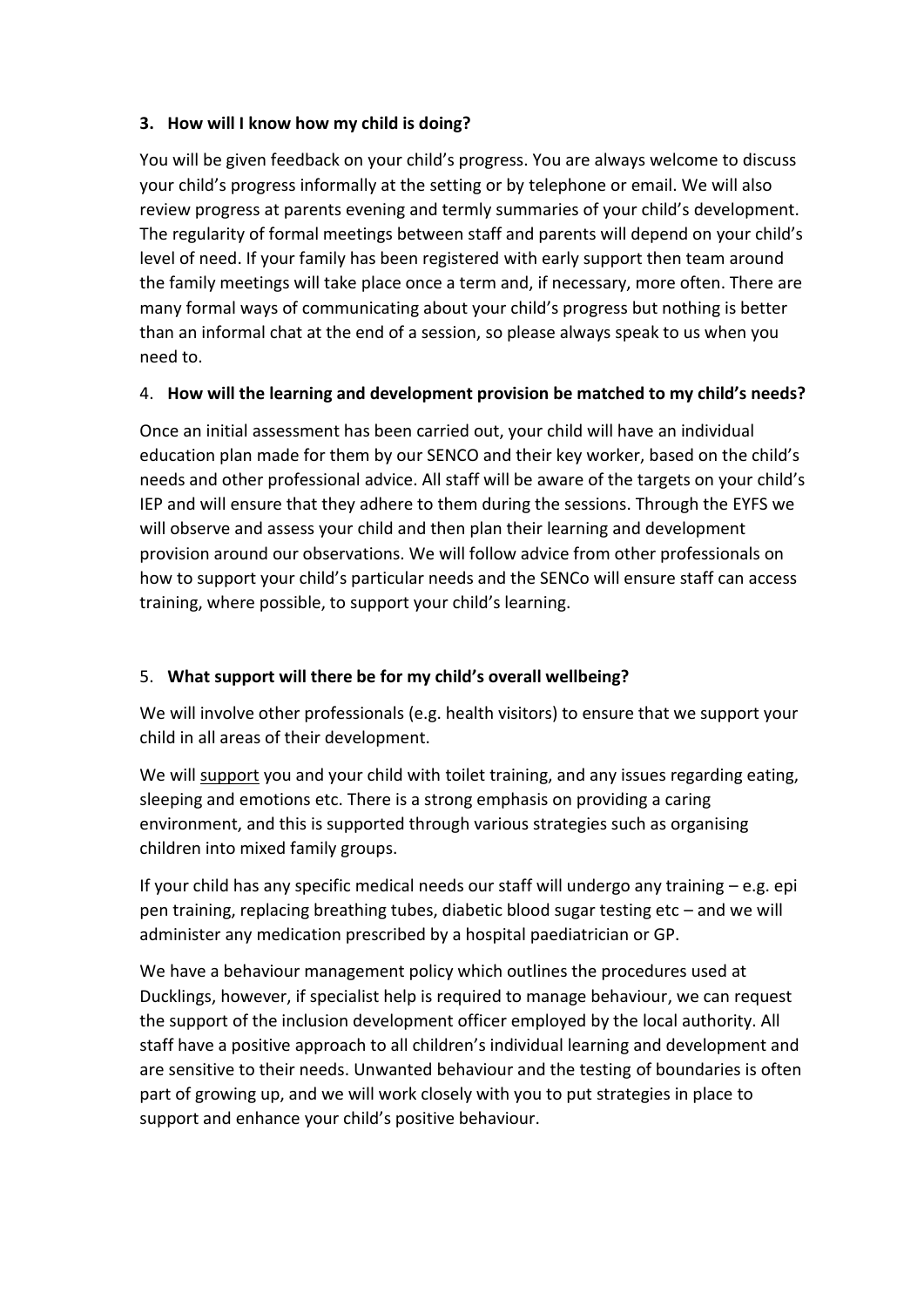## 6. **What specialist services and expertise are available at or accessed by Sarratt Ducklings?**

Mrs Waters has many years' experience in the SENCO role and has worked with children with a wide range of needs. She also has a qualification in nutrition, which she uses in the setting to promote healthy eating and offering advice to parents.

Miss Crowson is SEN trained, along with a number of qualifications including a BTec First Diploma in Health and Social Care, Makaton and Supporting Children with Autism and Social Communication Needs.

We have another member of staff, Mrs Ward, who has a BSc Hons in Clinical Nursing and a Diploma in Child Health which includes special needs care. She is also Makaton trained and has a Post Graduate Diploma in Play Therapy, and is working towards her Masters. She has worked at Ducklings for many years and has taken on the responsibility of Health and Safety. Mrs Ward trained at the prestigious Great Ormond Street Hospital for children and has a wide range of knowledge and skills with children, not purely limited to her medical expertise.

Ducklings has very good links with our local children's centre and we work with a wide range of agencies such as advisory teachers, occupational therapists, educational psychologists, speech and language therapists, health visitors, GPs etc. We also have a good relationship with many of the local feeder schools, and this will make the process of moving to a new setting much easier for your child.

## 7. **What training and/or experience do the staff supporting children with SEND, have?**

All staff have a lot of experience with working with children with special needs. Both Mrs Waters, Miss Crowson and Mrs Ward work closely with the team, offering advice and support to both children, staff and parents. They liaise with staff to update and assess the provision needed for each child.

## **8. How will my child be included in activities outside the setting?**

Your child will benefit from all activities outside the setting and full risk assessments will be carried out. We will discuss your child's needs with you to ensure they can be included. You will not be required to accompany children on any outside activities. However, if you are unhappy about your child joining in a trip, visit or event without your presence you would be welcome to act as a parent helper on the outing.

# 9. **How accessible is the building / environment?**

The playgroup environment is very accessible and meets the current disability regulations. There are no stairs in our building and we have ramp access. We have purpose-built toys and equipment at your child's level. Our garden is all on one level and we have an Astro-turf grassed area and rubberised area, a sensory garden and a mud kitchen. We do not have a disabled toilet with wheelchair access, however, there is one in the main school adjacent to the pre-school building to which we have full access.